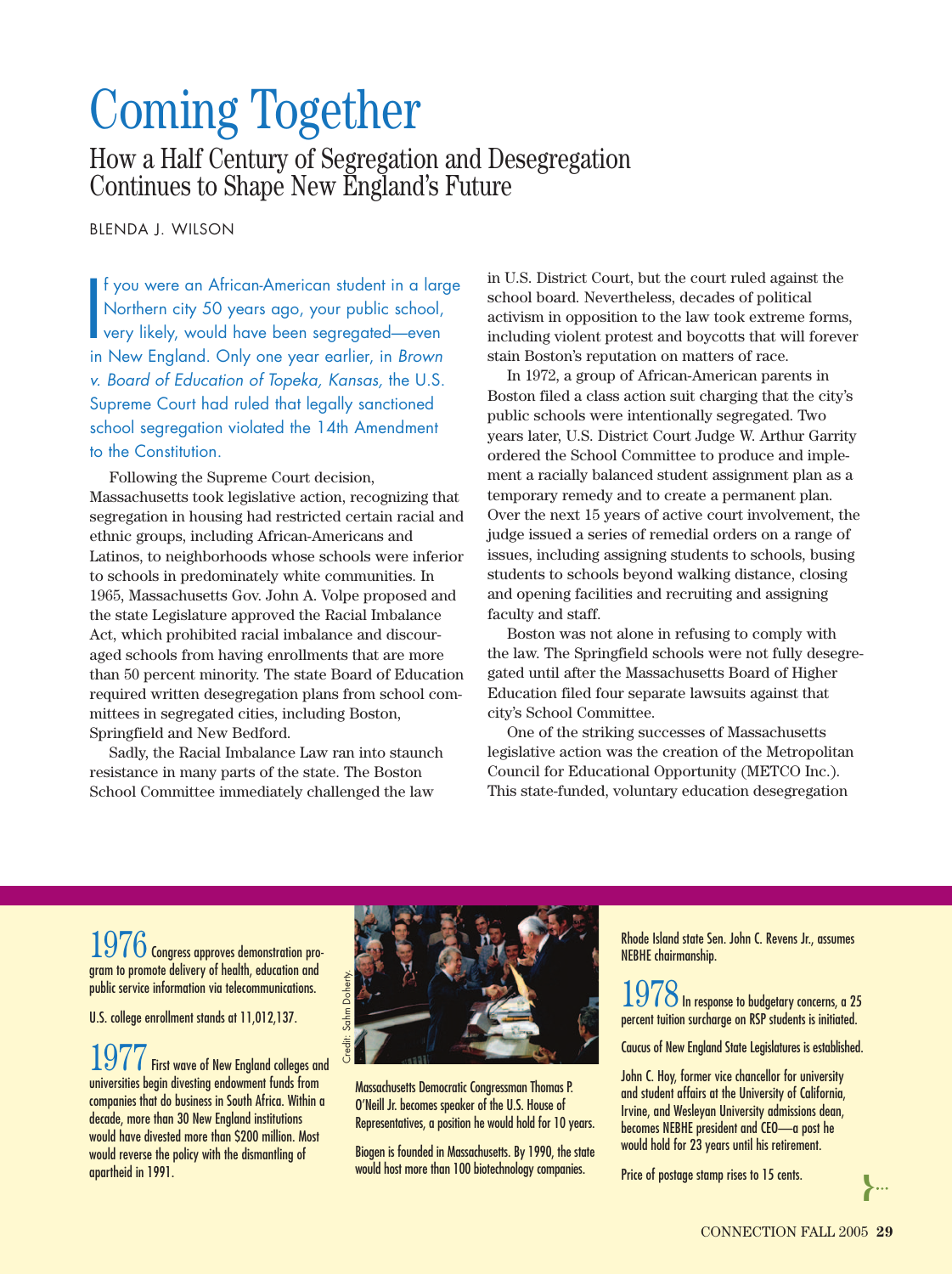program helped eliminate racial imbalance by enabling children from Boston, and later from Springfield, to attend participating suburban public schools. METCO has been a key player in the regional battle for equal educational opportunity. Today, more than 3,000 METCO students attend schools in one of 38 participating districts, including Braintree, Brookline, Cohasset, Framingham, Hampden, Lexington, Longmeadow, Newton and Reading. Since the organization was established in 1965, nearly nine out of 10 METCO graduates have gone on to college.

During the era of desegregation, the number of minority students who graduated from high school increased sharply and racial test score gaps narrowed. Despite the evidence of METCO and other successful educational interventions that quality education can enable all students to achieve at high levels, however, the promise of equal education in New England remains elusive. Even today, residential housing patterns in many of New England's low-income, multicultural cities mimic earlier patterns of segregation and produce inferior schools and unequal education for poor, immigrant and minority children.

Because immigrant and minority children represent the fastest growing segment of the population in New England, redressing modern-day segregation is particularly challenging. A good example may be seen in Hartford, Conn., where the student population is 95 percent minority. The Connecticut Supreme Court found the state of Connecticut in violation of a mandate to reduce racial, ethnic and economic segregation in Hartford regional schools. To achieve diversity, Hartford plans to develop inter-district magnet schools to bring together students from the city and from the suburbs. Hartford's goal is to significantly expand the

number of African-American and Latino students in desegregated educational settings within four years.

Legal challenges to the intent of the law have also undermined educational advances on behalf of minority students. In 1996, for example, two lawsuits were filed by Michael C. McLaughlin, a white Boston attorney whose daughter had been denied admission to the prestigious Boston Latin School. At the time, Boston's "exam schools" reserved 35 percent of the student slots for African-American and Latino students. McLaughlin's claim was that his daughter's grades and entrance exam scores were higher than those of many minority candidates who were granted admission. The lawsuit was dismissed when the schools agreed to reserve half the seats in the district's three exam schools for students with the highest scores and to fill the remaining slots through a system that permitted consideration of test scores and race. In a later case, the U.S. Court of Appeals ruled that compromise unconstitutional. As a result, fewer African-American and Hispanic students attend Boston Latin School and Boston Latin Academy today than during the years of court-ordered school desegregation.

So how far have we come? Neither the country at large nor New England has succeeded in eliminating segregation, whatever its cause. The familiar phenomenon of "white flight," where white families migrate out of the region's cities or send their children to parochial or private schools, has created "majority minority" student populations in many urban public schools. Massachusetts, Connecticut and Rhode Island now rank among the U.S. states in which white exposure to blacks is the lowest, and Latino segregation continues to increase in every region of the country. So, if you are an African-American or Latino student in a large

1979 NEBHE creates Commission on Higher Education and the Economy of New England, comprised of bank executives, college presidents, labor officials, professors, publishers and business leaders.

U.S. Department of Education is established as cabinet-level agency, with Shirley M. Hufstedler as first secretary.

For the first time, women outnumber men on U.S. college campuses.

Number of high school graduates begins to decline.

1980 High-technology executives in Massachusetts help push through Proposition  $2\frac{1}{2}$ , a sweeping referendum capping property taxes.

Ronald Reagan is elected president, ushering in era of administration calls for cuts in federal spending on higher education and scientific research.

1981NEBHE publishes *Business and Academia: Partners in New England's Economic Renewal,* the first in a series of three books on New England higher education and the regional economy. *New England's Vital Resource: The Labor Force* and *A Half Century of New England Higher Education and Economic Development, continued*<br> **A Half Century of New England, com-**<br> **A SOO** High-technology executives in<br>
Figure of bank executives, college presidents, labor<br>
orig

*Financing Higher Education: The Public Investment* are published a year later.

A NEBHE survey finds that fewer than half of New England leaders of government, higher education, business and labor view higher education as "above average" or "outstanding" in meeting the labor force needs of the region's industries.

Reagan administration cuts funding of New England